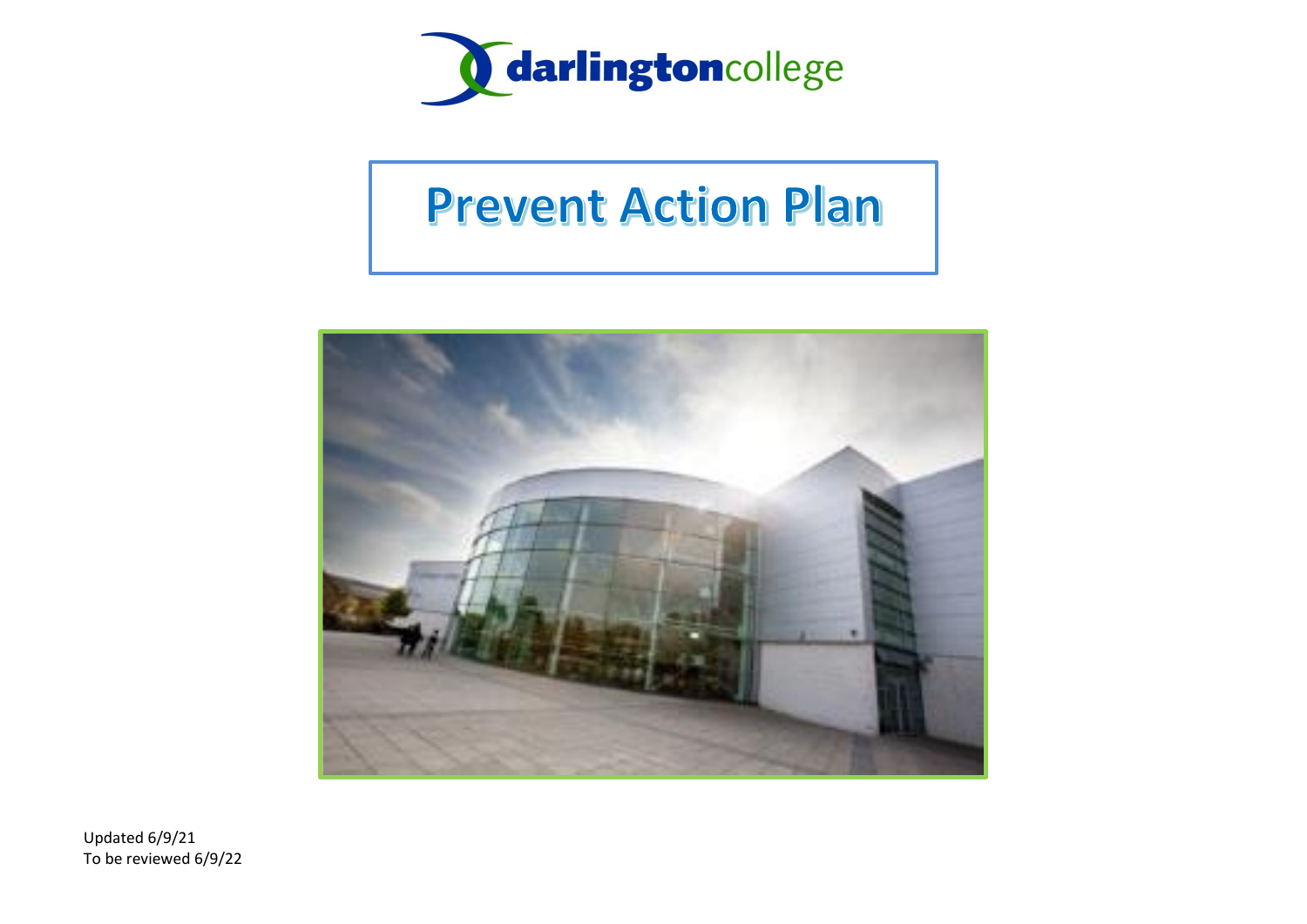

Darlington College is committed to providing students with the necessary skills and knowledge to keep themselves and others safe. Education, like other key sectors, has a responsibility to promote values of openness and tolerance and to facilitate free debate which is characteristic of being a British Citizen. It is in this context that the College provides a Radicalisation and Prevent Strategy.

Section 26 of the Counter-Terrorism and Security Act 2015 places a duty on certain bodies in the exercise of their functions to have '*due regard to the*  need to prevent people from being drawn into terrorism'. This duty came into force on 18<sup>th</sup> September 2015. The government has defined extremism in the Prevent strategy as: *'vocal or active opposition to fundamental British values, including democracy, the rule of law, individual liberty and mutual*  respect and tolerance of different faiths and beliefs. We also include in our definition of extremism calls for the death of members of our armed forces'.

The College's strategy is formed from **Prevent** which is a strand of the Government counter terrorism strategy – **CONTEST**. It has four elements – Pursue, Protect, Prepare and Prevent. The area in which colleges have the most influence is Prevent which aims to stop people becoming terrorists or supporting terrorism. The following Action Plan is the College's response to the Prevent Duty on FE Colleges and will monitor the actions of the College in order to ensure we are compliant with the Duty and that we aim to protect our staff and students from the risk of radicalisation.

| Issue to be<br>addressed and<br><b>Ref</b> | Actions to be taken in line with<br><b>Prevent Duty Guidance</b> | <b>Outcome</b>                  | <b>Person</b><br><b>Assigned</b> | <b>Completion</b><br><b>Date</b> | <b>SMART Targets and Progress</b>      |
|--------------------------------------------|------------------------------------------------------------------|---------------------------------|----------------------------------|----------------------------------|----------------------------------------|
| 1.1                                        | Key individuals are appointed                                    | The leadership takes ownership  | Principal and                    | Complete                         | Prevent Strategy completed.            |
| Leadership                                 | within the leadership team with                                  | of extremism and radicalisation | Exec Team                        |                                  | Action Plan completed. These are       |
| and Risk                                   | responsibility for the Duty to                                   | concerns and appropriate        |                                  |                                  | reviewed annually.                     |
|                                            | prevent people from being drawn                                  | oversight is provided.          | Student                          |                                  |                                        |
|                                            | into terrorism.                                                  |                                 | <b>Services</b>                  |                                  | A risk assessment for the college      |
|                                            |                                                                  | Extremism/radicalisation is     | Manager                          |                                  | completed using the advised template   |
|                                            | Inclusion of radicalisation or                                   | considered as a risk at a       |                                  |                                  | and will be updated annually.          |
|                                            | extremism within the relevant                                    | leadership level within the     | Governors                        |                                  |                                        |
|                                            | policies and procedures and a full                               | organisation and the college is |                                  |                                  | Staff training programme ongoing       |
|                                            | organisational risk assessment                                   | taking appropriate actions to   |                                  |                                  | which will make staff aware and also   |
|                                            | carried out.                                                     | manage any concerns.            |                                  |                                  | promote the importance of the duty     |
|                                            |                                                                  |                                 |                                  |                                  | and know where to report concerns.     |
|                                            | Active engagement from                                           |                                 |                                  |                                  | (see training section).                |
|                                            | governors, boards, principals,                                   |                                 |                                  |                                  | Safeguarding procedure and policy have |
|                                            | managers and leaders with other                                  |                                 |                                  |                                  | been amended to reflect Prevent aims.  |
|                                            | partners inc police, DfE Prevent                                 |                                 |                                  |                                  |                                        |
|                                            | co-ordinators.                                                   |                                 |                                  |                                  | All relevant policies amended where    |
|                                            |                                                                  |                                 |                                  |                                  | necessary.                             |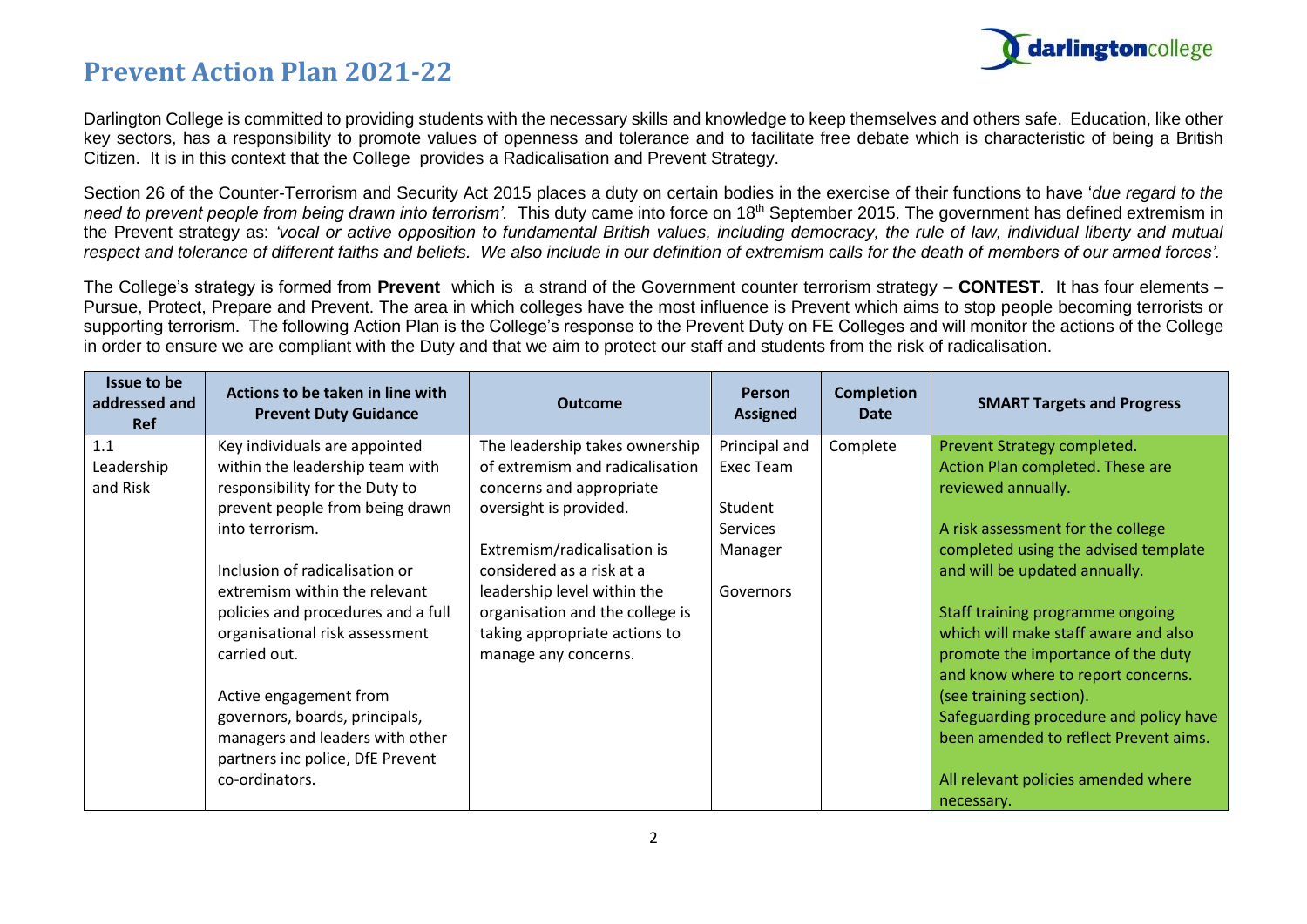

| Issue to be<br>addressed and<br>Ref                 | Actions to be taken in line with<br><b>Prevent Duty Guidance</b>                                                                                                                                                                                                                                                                                                                    | <b>Outcome</b>                                                                                                                                                                                                                                                                                                                                                                                                                                                                                                                         | <b>Person</b><br><b>Assigned</b> | <b>Completion</b><br><b>Date</b>         | <b>SMART Targets and Progress</b>                                                                                                                                                                                                                                                                                                                                                                                                                                                                                                                                                                            |
|-----------------------------------------------------|-------------------------------------------------------------------------------------------------------------------------------------------------------------------------------------------------------------------------------------------------------------------------------------------------------------------------------------------------------------------------------------|----------------------------------------------------------------------------------------------------------------------------------------------------------------------------------------------------------------------------------------------------------------------------------------------------------------------------------------------------------------------------------------------------------------------------------------------------------------------------------------------------------------------------------------|----------------------------------|------------------------------------------|--------------------------------------------------------------------------------------------------------------------------------------------------------------------------------------------------------------------------------------------------------------------------------------------------------------------------------------------------------------------------------------------------------------------------------------------------------------------------------------------------------------------------------------------------------------------------------------------------------------|
|                                                     | Risk assessment which assesses<br>where and how students or staff<br>may be at risk of being drawn into<br>terrorism.                                                                                                                                                                                                                                                               |                                                                                                                                                                                                                                                                                                                                                                                                                                                                                                                                        |                                  |                                          | All concerns are reported to the<br>safeguarding team.                                                                                                                                                                                                                                                                                                                                                                                                                                                                                                                                                       |
| 1.2<br>Partnership<br>and<br>Information<br>Sharing | Development of links between key<br>college staff and external partners,<br>including the Local Authority and<br>Police.<br>Demonstrate evidence of<br>productive co-operation and co-<br>ordination through existing multi-<br>agency forums, for example<br><b>Community Safety Partnerships.</b><br>Share information as appropriate<br>regarding concerns about<br>individuals. | Internal college<br>communications and the<br>sharing of concerns relating to<br>extremism or radicalisation are<br>coordinated effectively.<br>The college shares information<br>where appropriate and is able<br>to access statutory assistance<br>to support vulnerable<br>individuals.<br><b>College Safeguarding Team are</b><br>fully aware of the Channel<br>referral process and know who<br>to seek advice from and when.<br>The college is able to benefit<br>from existing best practice and<br>resources across the sector | Student<br>Services<br>Manager   | Complete                                 | <b>MOU</b><br>Excellent working relationship with<br>Prevent Officer, DfE Co-ordinators and<br>LA<br><b>Silver Contest Board and FE Forum</b><br>member<br>Channel referral process has been<br>shared by Co Durham Police and flow<br>chart incorporated into college strategy.<br>The college is able to benefit from<br>existing best practice and resources<br>across the sector through the Contest<br>group and the Safe Durham<br>Partnership.<br>The college is a member of the DfE<br>North East FE Prevent Peer Group,<br>attending regular meetings and linking<br>with the Regional Coordinator. |
| 1.3<br><b>Staff Training</b>                        | Demonstrate appropriate training<br>and development for principal,<br>governors, leaders and staff.                                                                                                                                                                                                                                                                                 | Teachers and others supporting<br>delivery of the curriculum use                                                                                                                                                                                                                                                                                                                                                                                                                                                                       | Student<br>Services<br>Manager   | Complete<br>and ongoing<br>for new staff | All staff required to complete<br>mandatory online training or face to                                                                                                                                                                                                                                                                                                                                                                                                                                                                                                                                       |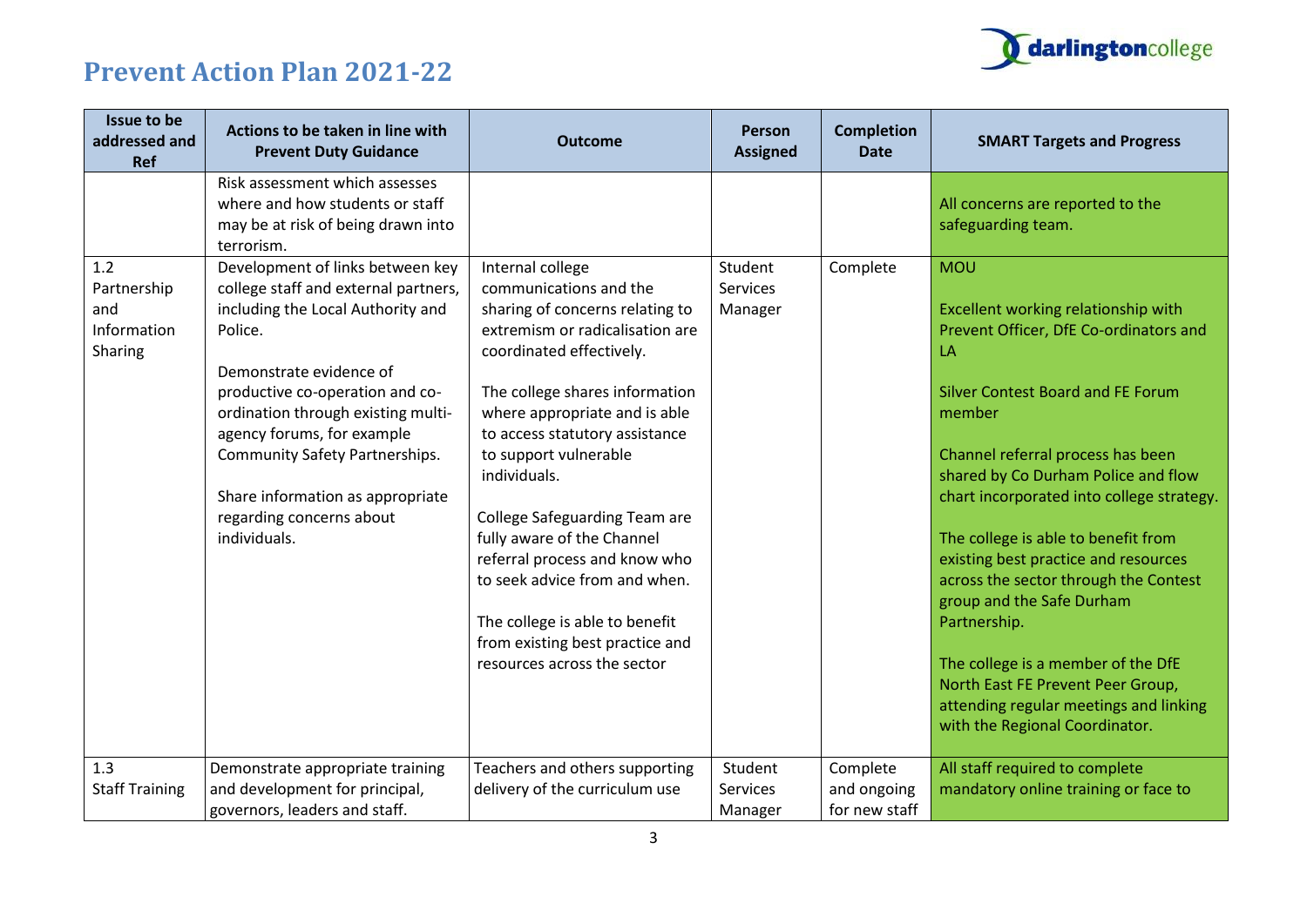

| Issue to be<br>addressed and<br>Ref   | Actions to be taken in line with<br><b>Prevent Duty Guidance</b>                                                                                                          | <b>Outcome</b>                                                                                                                  | Person<br><b>Assigned</b>                          | <b>Completion</b><br><b>Date</b>  | <b>SMART Targets and Progress</b>                                                                                                                                                               |
|---------------------------------------|---------------------------------------------------------------------------------------------------------------------------------------------------------------------------|---------------------------------------------------------------------------------------------------------------------------------|----------------------------------------------------|-----------------------------------|-------------------------------------------------------------------------------------------------------------------------------------------------------------------------------------------------|
|                                       |                                                                                                                                                                           | opportunities in learning to<br>educate and challenge.                                                                          | <b>Quality Team</b>                                |                                   | face WRAP session within probation<br>period.                                                                                                                                                   |
|                                       |                                                                                                                                                                           | Leaders and teachers exemplify<br>British values in their<br>management, teaching and<br>through general behaviours in          |                                                    |                                   | All full-time students receive tutorial on<br>radicalisation with specifically<br>purchased resources.                                                                                          |
|                                       |                                                                                                                                                                           | college.<br>Encourage students to respect<br>other people with particular                                                       |                                                    |                                   | Partner provision - attend WRAP in<br>college or online - provide regular<br>updates.                                                                                                           |
|                                       |                                                                                                                                                                           | regard to the protected<br>characteristics set out in<br>Equality Act 2010.                                                     |                                                    |                                   | Refresher training has been built into<br>the 3 yearly refreshers for Safeguarding<br>and 3 Safeguarding bulletins are issued<br>every year which incorporate Prevent.                          |
|                                       |                                                                                                                                                                           |                                                                                                                                 |                                                    |                                   | New staff receive induction training at<br>which point they are required to<br>undertake their Prevent online training<br>on that day.                                                          |
| 1.4<br>Sub-<br>contracted<br>Delivery | Robust procedures to be in place<br>to ensure that the sub-contractor<br>is aware of the Prevent duty and<br>the sub-contractor is not<br>inadvertently funding extremist | All sub-contractors and<br>partners are aware of Prevent<br>and their polices and<br>procedures mirror those of the<br>college. | Quality<br>Manager/<br>Partnership<br>Co-ordinator | Complete<br>and checked<br>yearly | Partners were contacted to ask them to<br>ensure all their policies and procedures<br>were in line with Prevent Duty. This has<br>been done.                                                    |
|                                       | organisations.                                                                                                                                                            | Staff are appropriately trained                                                                                                 |                                                    |                                   | Partnership co-ordinator completed<br>overview and all appropriate.<br>Various Partners have attended college<br><b>WRAP sessions and other external</b><br>events such as Northern Grid event. |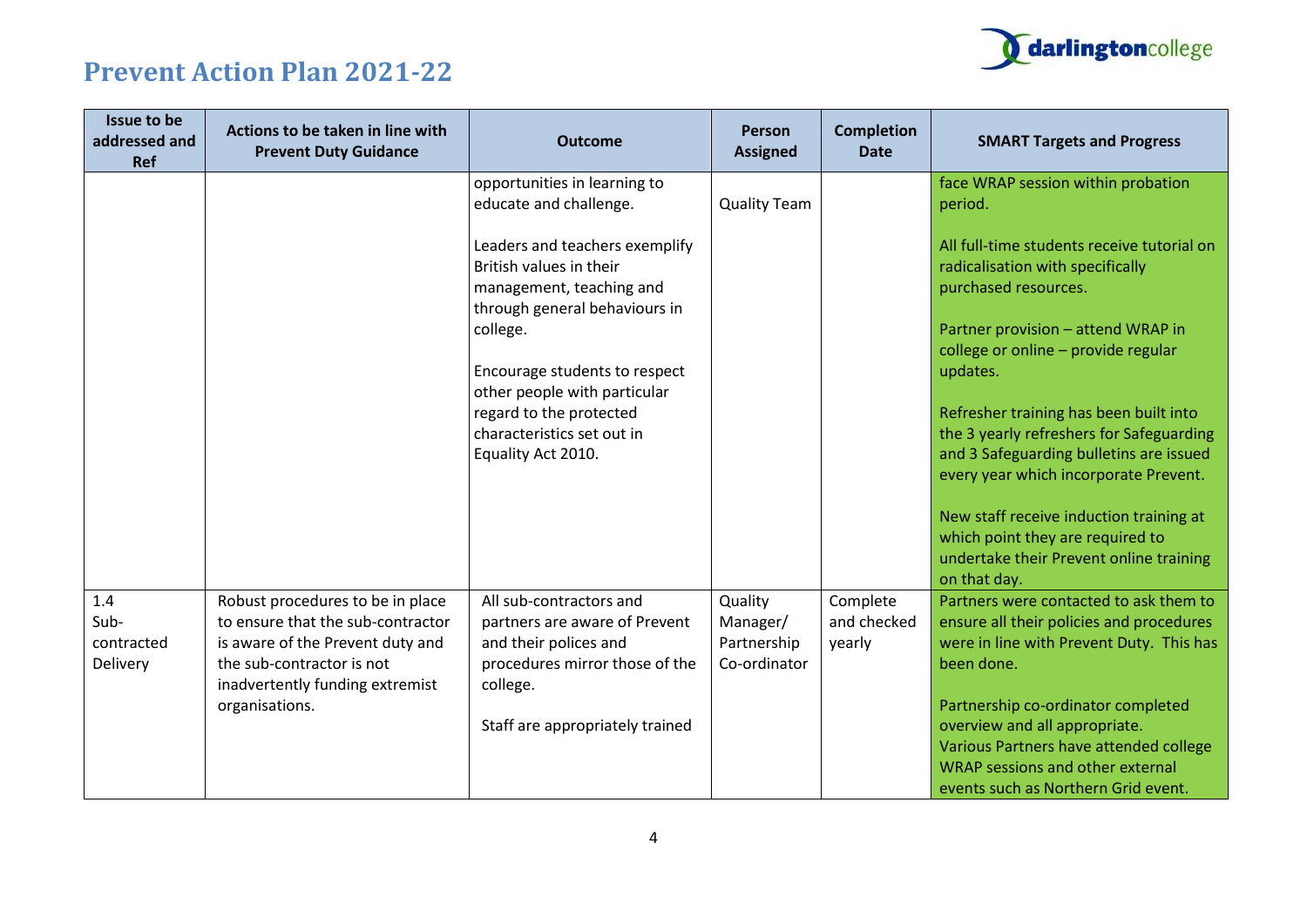## darlingtoncollege

| Issue to be<br>addressed and<br><b>Ref</b> | Actions to be taken in line with<br><b>Prevent Duty Guidance</b> | <b>Outcome</b>                     | <b>Person</b><br><b>Assigned</b> | <b>Completion</b><br><b>Date</b> | <b>SMART Targets and Progress</b>         |
|--------------------------------------------|------------------------------------------------------------------|------------------------------------|----------------------------------|----------------------------------|-------------------------------------------|
| 1.5                                        | Front line staff should understand                               | Staff will know what Prevent is,   | Deputy                           | Complete                         | Online training to be available for all   |
| <b>Pastoral Care</b>                       | what radicalisation means and why                                | how vulnerable individuals can     | Principal                        | and updated                      | governors, staff and students.            |
| and Student                                | people may be vulnerable to being                                | be drawn into terrorism and        |                                  | yearly                           |                                           |
| Welfare                                    | drawn into terrorism.                                            | what support there is in place to  | Student                          |                                  | <b>Student Support and Safeguarding</b>   |
|                                            |                                                                  | support these individuals.         | Services                         |                                  | Team able to support.                     |
|                                            | Staff need to know what measures                                 |                                    | Manager                          |                                  |                                           |
|                                            | are available to prevent people                                  | Staff will know who to refer to in |                                  |                                  | <b>Progression Coaches delivering</b>     |
|                                            | from becoming drawn into                                         | college if they have any           | Quality                          |                                  | radicalisation, BV and e-safety tutorials |
|                                            | terrorism and how to challenge the                               | concerns.                          | Manager                          |                                  | to full-time students.                    |
|                                            | extremist ideology, understand                                   |                                    |                                  |                                  |                                           |
|                                            | how to support those who may                                     |                                    |                                  |                                  | All Apprentices receive information on    |
|                                            | need it.                                                         |                                    |                                  |                                  | Safeguarding and Prevent, British         |
|                                            |                                                                  |                                    |                                  |                                  | Values and E&D is built into their        |
|                                            | Ensure provision of appropriate                                  |                                    |                                  |                                  | reviews.                                  |
|                                            | training for staff involved in the                               |                                    |                                  |                                  |                                           |
|                                            | implementation of this duty.                                     |                                    |                                  |                                  | <b>Employers receive an Employer</b>      |
|                                            |                                                                  |                                    |                                  |                                  | Handbook and a leaflet on                 |
|                                            | Where size warrants, management                                  |                                    |                                  | Happens as                       | Radicalisation with contact numbers       |
|                                            | and co-ordination implemented to                                 |                                    |                                  | part of                          | and useful websites.                      |
|                                            | share information across                                         |                                    |                                  | reviews                          |                                           |
|                                            | curriculum areas with single point                               |                                    |                                  |                                  | <b>Target: Part-time Students</b>         |
|                                            | of contact.                                                      |                                    |                                  |                                  | Tutors to ensure all part-time students   |
|                                            |                                                                  |                                    |                                  |                                  | have basic knowledge of Prevent.          |
|                                            |                                                                  |                                    |                                  | October                          |                                           |
|                                            |                                                                  |                                    |                                  | 2020 for new                     |                                           |
|                                            |                                                                  |                                    |                                  | students                         |                                           |
| 1.6                                        | Development of a robust venue                                    | All are aware of and adhere to     | <b>Facilities</b>                | Complete                         | Freedom of speech policy inc venue        |
| External                                   | hire policy which spans across                                   | both the venue booking and         | Manager                          | and checked                      | hire, booking recently updated to         |
| Speakers,                                  | different types of booking including                             | external speaker procedure.        |                                  | yearly                           | include fund raising.                     |
| Events and                                 | corporate, society and academic.                                 |                                    | Student                          |                                  |                                           |
| <b>Venue Hire</b>                          |                                                                  |                                    | Services                         |                                  |                                           |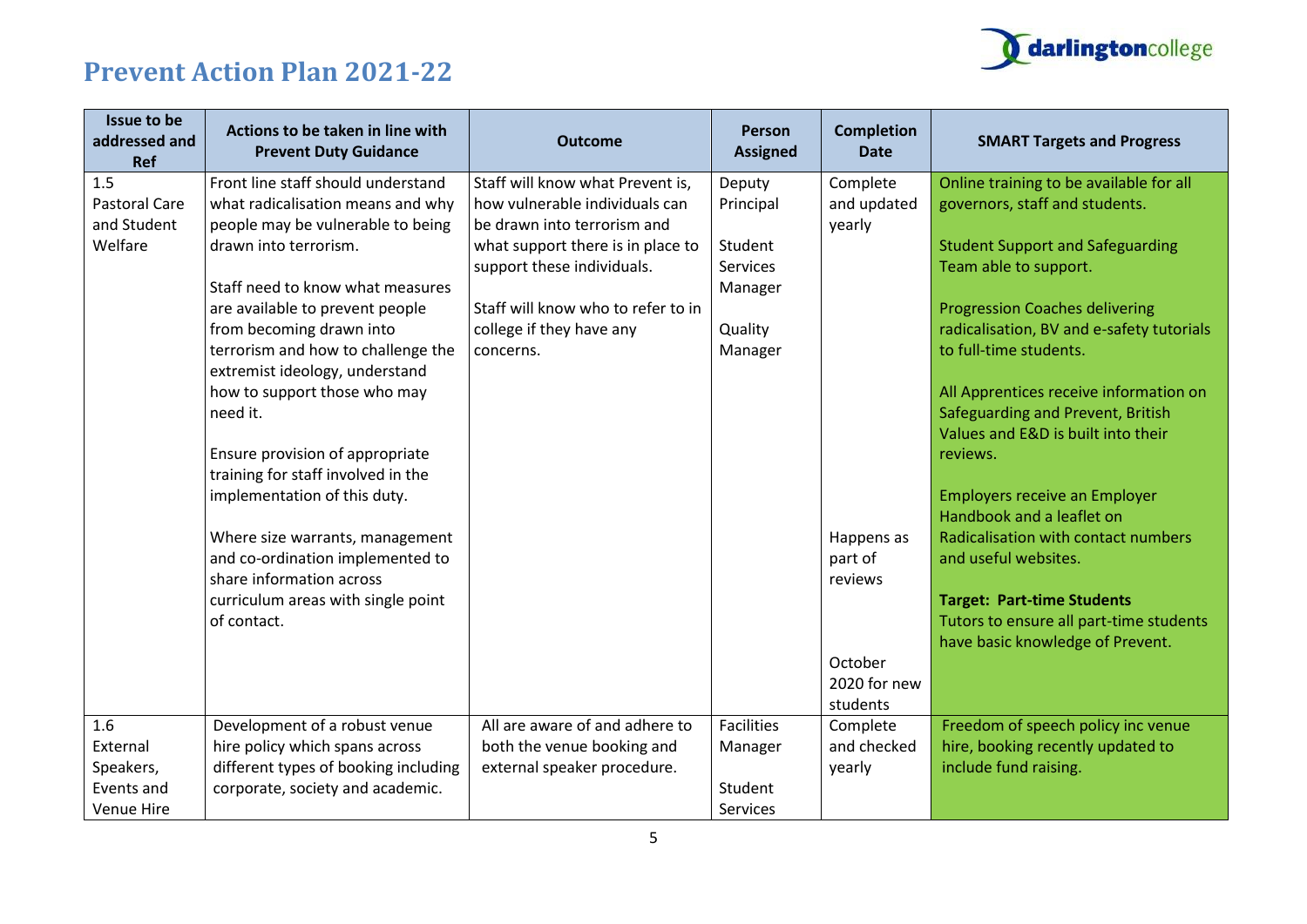

| Issue to be<br>addressed and<br><b>Ref</b> | Actions to be taken in line with<br><b>Prevent Duty Guidance</b>                                                                                                                                                                                                                                                                                          | <b>Outcome</b>                                                                                                                                                                                                                                                    | <b>Person</b><br><b>Assigned</b>        | <b>Completion</b><br><b>Date</b>       | <b>SMART Targets and Progress</b>                                                                                                                                                                                                                                                                                                                                              |
|--------------------------------------------|-----------------------------------------------------------------------------------------------------------------------------------------------------------------------------------------------------------------------------------------------------------------------------------------------------------------------------------------------------------|-------------------------------------------------------------------------------------------------------------------------------------------------------------------------------------------------------------------------------------------------------------------|-----------------------------------------|----------------------------------------|--------------------------------------------------------------------------------------------------------------------------------------------------------------------------------------------------------------------------------------------------------------------------------------------------------------------------------------------------------------------------------|
|                                            | Development of a robust external<br>speaker policy which acknowledges<br>and navigates the full legislative<br>framework.<br>Setting up of a free speech panel to<br>make accountable and transparent<br>decisions about external speakers.<br>Delivery of a rolling programme of<br>training for relevant colleagues.<br>Development of clear and widely | The college provides safe<br>spaces for discussion and<br>debate.<br>Access to prayer and faith<br>facilities is available to all<br>students on an equal basis and<br>the college is aware of and able<br>to manage any risks associated<br>with the facilities. | Manager<br>Equalities<br>Co-ordinator   |                                        | Curriculum requested to conduct<br>internet searches for any visiting<br>speakers.<br>The college has a multi-faith room and<br>the Equalities Co-ordinator has<br>completed policy.<br>Leaflet displayed at reception and in<br>Gateway, LRC.                                                                                                                                 |
|                                            | available policies for the use of<br>prayer room, including<br>management of space and any<br>issues.                                                                                                                                                                                                                                                     |                                                                                                                                                                                                                                                                   |                                         |                                        | Records of use of multi-faith room kept<br>Curriculum evaluate benefit of external<br>speakers.<br>The college site is very secure having<br>only one entrance which is protected<br>via barriers which staff and students<br>have to access via their ID cards.<br>Visitors have to sign in at reception and<br>are accompanied.<br>Critical Incident Plan which is available |
|                                            |                                                                                                                                                                                                                                                                                                                                                           |                                                                                                                                                                                                                                                                   |                                         |                                        | to all staff on our staff intranet and<br>managed by our Director of Finance<br>and Resources.                                                                                                                                                                                                                                                                                 |
| 1.7<br>Internet safety                     | Inclusion of the Duty to prevent<br>people being drawn into<br>terrorism, together with reference<br>to terrorist and/or extremist                                                                                                                                                                                                                        | Colleagues understand what<br>terrorist/extremist material<br>looks like and are confident to<br>share concerns through the                                                                                                                                       | <b>IT Manager</b><br>Quality<br>Manager | Complete<br>and checks in<br>place for | Updating of polices and procedures<br>linked to IT has been completed.                                                                                                                                                                                                                                                                                                         |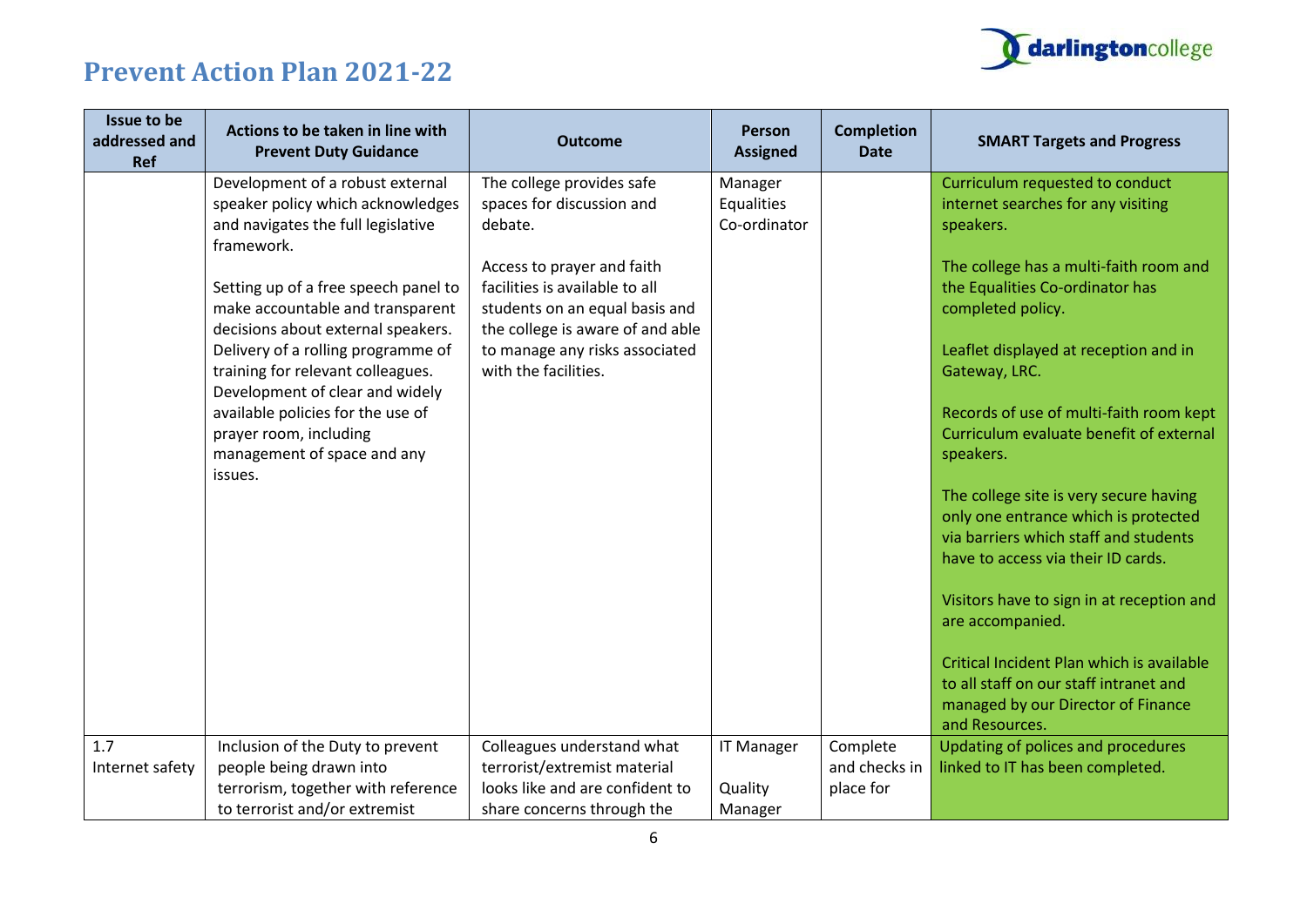

| Actions to be taken in line with<br><b>Prevent Duty Guidance</b>                                                                                                                                                                                 | <b>Outcome</b>                                                                                                                                                                                                                                        | Person<br><b>Assigned</b>                   | <b>Completion</b><br><b>Date</b>                       | <b>SMART Targets and Progress</b>                                                                                                                                                                                                                                                                                                                                                                                 |
|--------------------------------------------------------------------------------------------------------------------------------------------------------------------------------------------------------------------------------------------------|-------------------------------------------------------------------------------------------------------------------------------------------------------------------------------------------------------------------------------------------------------|---------------------------------------------|--------------------------------------------------------|-------------------------------------------------------------------------------------------------------------------------------------------------------------------------------------------------------------------------------------------------------------------------------------------------------------------------------------------------------------------------------------------------------------------|
| material placed within ICT code of<br>conduct.                                                                                                                                                                                                   | appropriate processes if they<br>do encounter this material.                                                                                                                                                                                          |                                             | updating<br>annually                                   | Staff aware of IT code of conduct and<br>changes - ongoing by IT Manager.                                                                                                                                                                                                                                                                                                                                         |
| Delivery of awareness raising<br>training to library and ICT<br>colleagues about what terrorist<br>and extremist material looks like.                                                                                                            | Students understand the risks<br>attached to accessing terrorist<br>and extremist material online<br>and understand the                                                                                                                               |                                             |                                                        | Students received e-safety tutorial and<br>ongoing safety messages. Students<br>received guide to e-safety during<br>induction.                                                                                                                                                                                                                                                                                   |
| Awareness raising training<br>delivered to all about updated<br>code of conduct, reasons why and<br>an explanation of how the policy<br>was developed.                                                                                           | in these areas.                                                                                                                                                                                                                                       |                                             |                                                        | If students need to research any topic<br>which is blocked there are systems in<br>place where tutor can request them to<br>be unblocked for educational reasons<br>Visigo software protects and raises any<br>issues of concern and captures images.                                                                                                                                                             |
|                                                                                                                                                                                                                                                  |                                                                                                                                                                                                                                                       |                                             |                                                        | Different profiles for students<br>Smoothwall in-built internet filtering.<br>Staff and student code of conduct.                                                                                                                                                                                                                                                                                                  |
| Specific reference to the duty to<br>be included in IT policies and<br>procedures.<br>Clear policies in place for students<br>and staff using IT equipment to<br>research terrorism and counter<br>terrorism in the course of their<br>learning. | Students, academics and<br>college administration<br>understand the process for<br>carrying out security sensitive<br>research.<br>Students and colleagues feel<br>protected and secure if<br>carrying out legitimate security<br>sensitive research. | <b>IT Manager</b><br>Curriculum<br>Managers | Complete as<br>at 30/6/16<br>and ongoing<br>every year | IT Manager has updated Information<br><b>Security Management Policy.</b><br>If students need to research any topic<br>which is blocked there are systems in<br>place where tutor can request them to<br>be unblocked for educational reasons<br>If students need to research any topic<br>which is blocked there are systems in<br>place where tutor can request them to<br>be unblocked for educational reasons. |
|                                                                                                                                                                                                                                                  |                                                                                                                                                                                                                                                       | institution's duty and process              |                                                        |                                                                                                                                                                                                                                                                                                                                                                                                                   |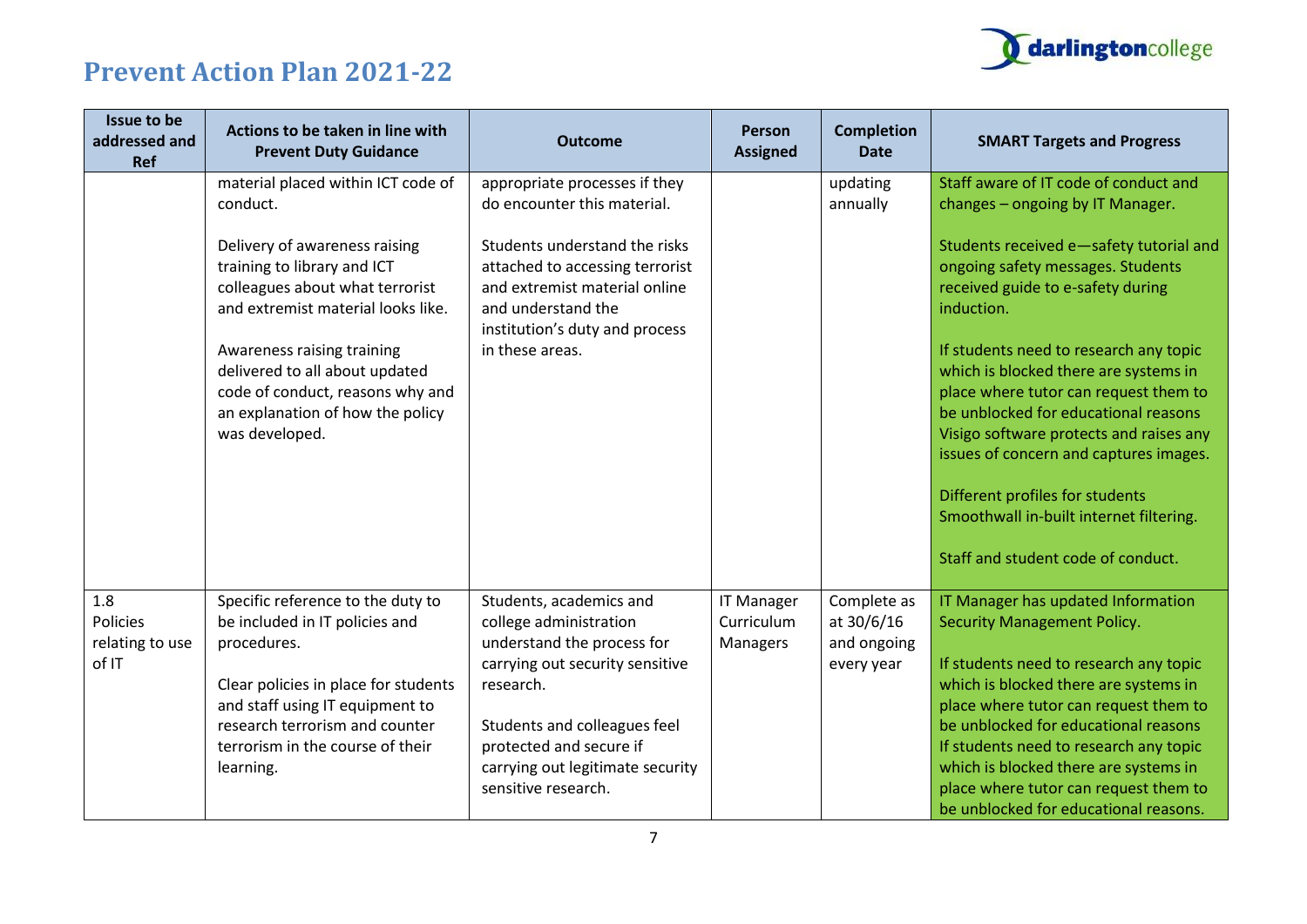

| Issue to be<br>addressed and<br><b>Ref</b> | Actions to be taken in line with<br><b>Prevent Duty Guidance</b>                                                                                                                                                                                                                                                                        | <b>Outcome</b>                                                                                                                                          | Person<br><b>Assigned</b>                                                      | <b>Completion</b><br><b>Date</b>                  | <b>SMART Targets and Progress</b>                                                                                                                                                                                                                                                                                                                                                                                   |
|--------------------------------------------|-----------------------------------------------------------------------------------------------------------------------------------------------------------------------------------------------------------------------------------------------------------------------------------------------------------------------------------------|---------------------------------------------------------------------------------------------------------------------------------------------------------|--------------------------------------------------------------------------------|---------------------------------------------------|---------------------------------------------------------------------------------------------------------------------------------------------------------------------------------------------------------------------------------------------------------------------------------------------------------------------------------------------------------------------------------------------------------------------|
|                                            |                                                                                                                                                                                                                                                                                                                                         | Learners have a good<br>understanding of e-safety                                                                                                       |                                                                                |                                                   | E-safety tutorial to all full-time students<br>Students given e-safety booklet at<br>induction.                                                                                                                                                                                                                                                                                                                     |
| 1.9<br>Reputation                          | Development of a protocol for<br>monitoring the institution's online<br>presence which includes reference<br>to terrorism and extremism.<br>Delivery of awareness raising<br>training to communications<br>colleagues.<br>Delivery of awareness raising to all<br>staff and students advising of<br>responsibility in the online space. | Any references to the<br>institutions online are picked<br>up quickly and referred for<br>action if they have links to<br>terrorist/extremist material. | Safeguard-<br>ing Team<br>Marketing<br>Manager                                 | Completed<br>$20/6/16$ and<br>ongoing<br>annually | College staff and students are aware of<br>their responsibility when working online<br>through tutorials for students and<br>safeguarding training and safeguarding<br>code of conduct for staff.<br>Marketing team monitor social media<br>on behalf of the college.<br>IT team monitor all IT systems for the<br>protection of all.<br>IT code of conduct                                                         |
| 1.10<br><b>Student Voice</b>               | Seek to engage and consult<br>students on plans for<br>implementing the duty.<br>Encourage students to respect<br>other people with particular<br>regard to the Equality Act 2010.<br>Students to receive Equality and<br>Diversity awareness in first few<br>weeks in college.                                                         | Students will see the value of<br>Prevent and how they can<br>support the values of the<br>Equality Act.                                                | Student<br>Services<br>Manager<br>Quality<br>Manager<br>Curriculum<br>Managers | Completed<br>$30/6/16$ and<br>ongoing<br>annually | Positive behaviours for learning posters<br>are in every class room and students are<br>expected to behave in an appropriate<br>manner and are subject to the college<br>discipline procedure.<br>Positive Behaviours for learning updated<br>every summer for distribution to<br>students in their first week in college.<br>Progression Coaches deliver appropriate<br>tutorials inc radicalisation and e-safety. |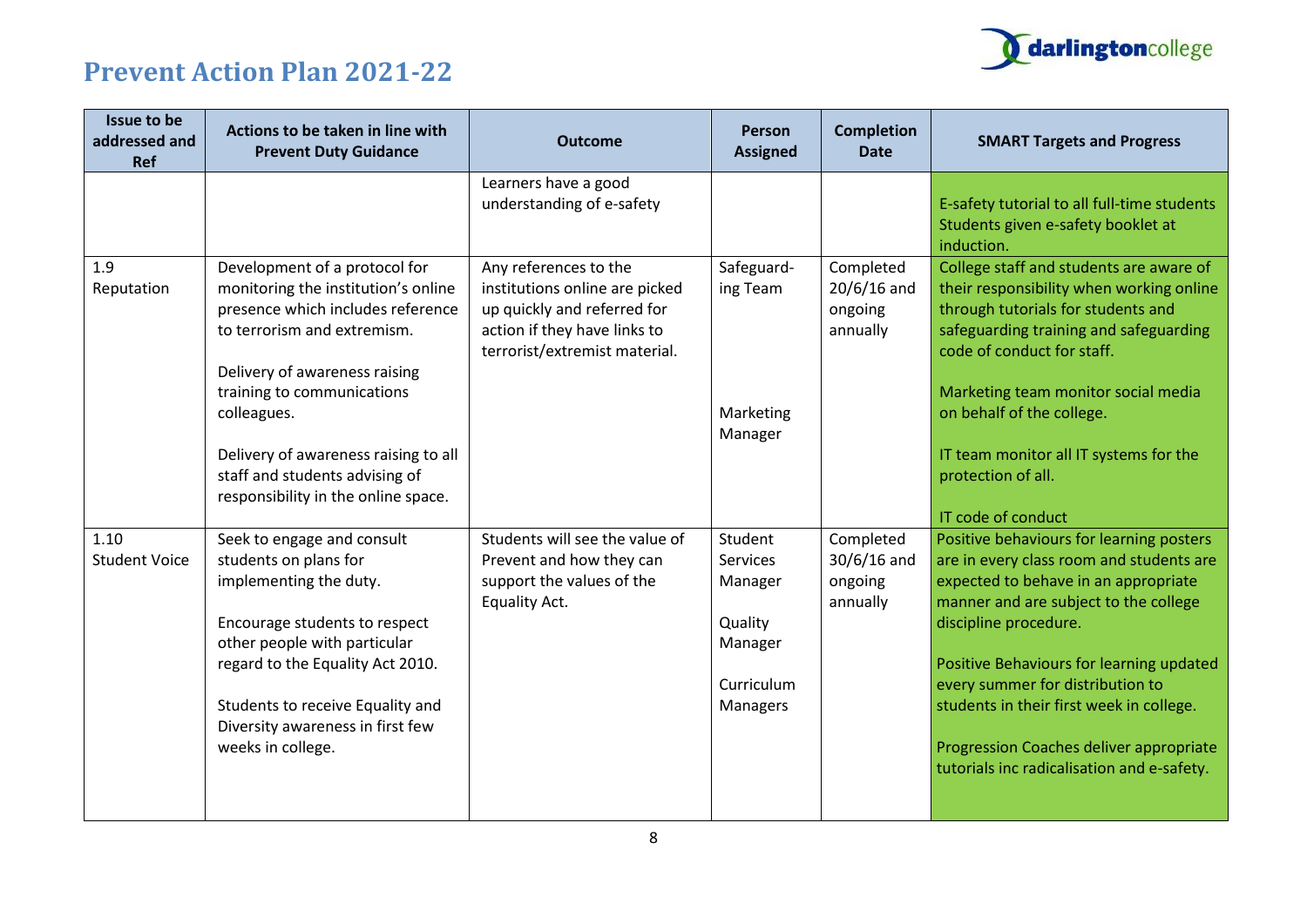

| Issue to be<br>addressed and<br><b>Ref</b> | Actions to be taken in line with<br><b>Prevent Duty Guidance</b>                                     | <b>Outcome</b>                                                                                                                                                                                                             | <b>Person</b><br><b>Assigned</b> | <b>Completion</b><br><b>Date</b>    | <b>SMART Targets and Progress</b>                                                                                                                                                                       |
|--------------------------------------------|------------------------------------------------------------------------------------------------------|----------------------------------------------------------------------------------------------------------------------------------------------------------------------------------------------------------------------------|----------------------------------|-------------------------------------|---------------------------------------------------------------------------------------------------------------------------------------------------------------------------------------------------------|
|                                            |                                                                                                      |                                                                                                                                                                                                                            |                                  |                                     | <b>Student Council available for student</b><br>views.                                                                                                                                                  |
|                                            |                                                                                                      |                                                                                                                                                                                                                            |                                  |                                     | <b>Curriculum Student Voice Groups</b>                                                                                                                                                                  |
|                                            |                                                                                                      |                                                                                                                                                                                                                            |                                  |                                     | <b>Student Liaison Committee formed to</b><br>communicate with key governors on all<br>important aspects of college life.                                                                               |
|                                            |                                                                                                      |                                                                                                                                                                                                                            |                                  | Ongoing<br>annually                 | Student views on how to promote the<br>Duty discussed and their ideas taken on<br>board including documentaries,<br>discussion, real life situations.                                                   |
|                                            |                                                                                                      |                                                                                                                                                                                                                            |                                  | October<br>2020 for new<br>students | <b>Target: Further work reinforcing</b><br><b>Prevent and British Values with</b><br>students to ensure they have good<br>knowledge of how to keep themselves<br>safe. To be embedded in the curriculum |
| 1.11<br>Whistle<br>Blowing                 | Institutions must have clear and<br>visible policies and procedures for<br>managing whistle blowing. | Individuals feel that their<br>complaints have been taken<br>seriously and acted upon.<br>If an individual feels that their<br>complaint has not been taken<br>seriously by the college they<br>can raise it with the SFA. | HR Manager/<br><b>Director</b>   | Complete                            | The college has a whistle blowing<br>procedure which has been promoted to<br>staff.                                                                                                                     |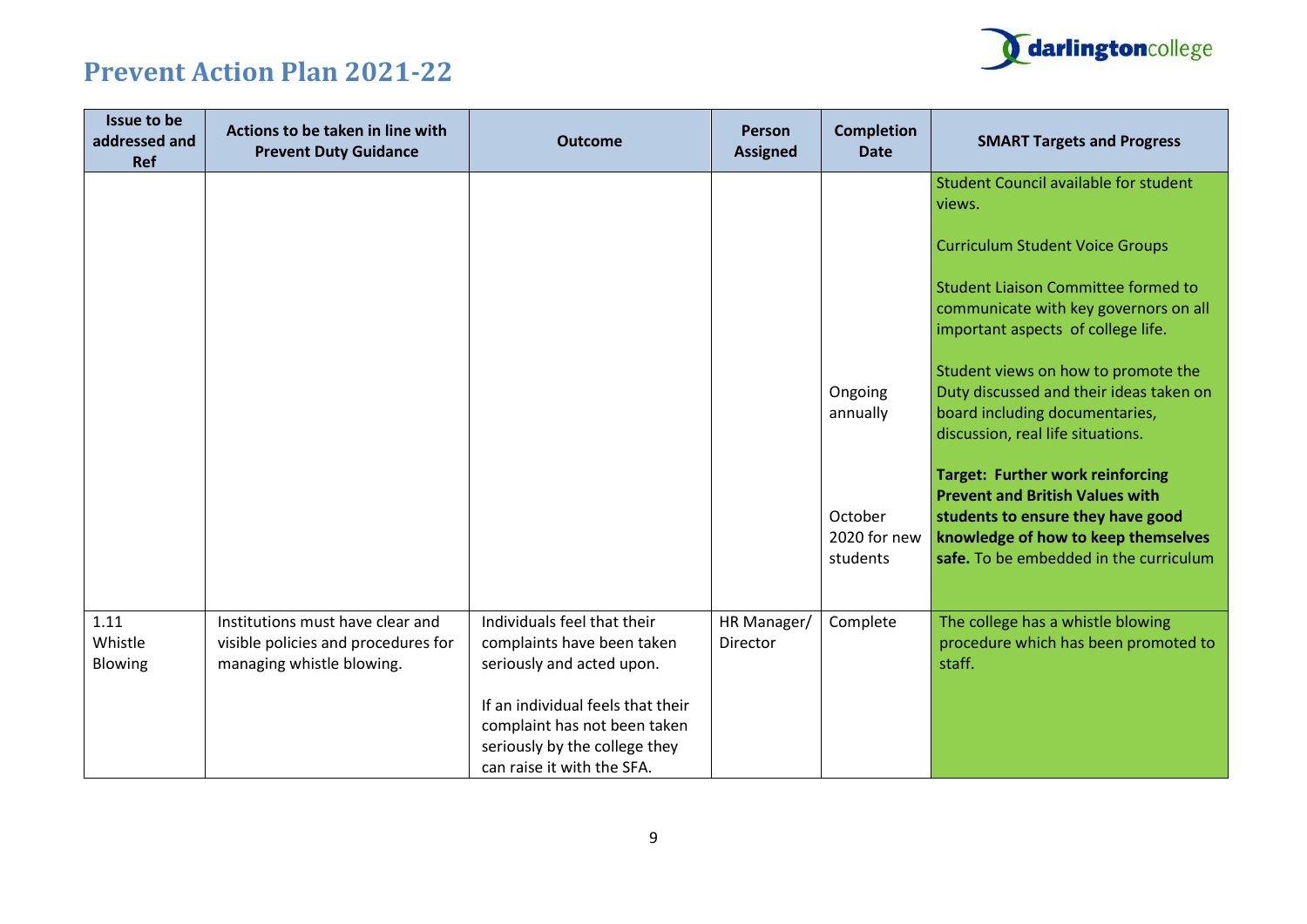

| Issue to be<br>addressed and<br><b>Ref</b>       | Actions to be taken in line with<br><b>Prevent Duty Guidance</b>                                                                                                                                                  | <b>Outcome</b>                                                                                                                                                                                                                                                                                                                                                                                                                                                                                                                   | Person<br><b>Assigned</b>                            | <b>Completion</b><br><b>Date</b>                                    | <b>SMART Targets and Progress</b>                                                                                                                                                                                                                                                                                                                                                                                                                      |
|--------------------------------------------------|-------------------------------------------------------------------------------------------------------------------------------------------------------------------------------------------------------------------|----------------------------------------------------------------------------------------------------------------------------------------------------------------------------------------------------------------------------------------------------------------------------------------------------------------------------------------------------------------------------------------------------------------------------------------------------------------------------------------------------------------------------------|------------------------------------------------------|---------------------------------------------------------------------|--------------------------------------------------------------------------------------------------------------------------------------------------------------------------------------------------------------------------------------------------------------------------------------------------------------------------------------------------------------------------------------------------------------------------------------------------------|
| 1.12<br>Work<br>Experience<br>and<br>Apprentices | The college to ensure robust<br>processes are in place to protect<br>students on work placements from<br>the threats of radicalisation.<br>Employers should be aware of<br>Prevent and how to report<br>concerns. | Information leaflet drafted<br>specifically about prevent and<br>safeguarding and sent to all<br>employer links.<br>Prevent and safeguarding<br>checks form part of the routine<br>questions asked by assessors<br>when they meet with learners.<br>Work placement employers are<br>provided with prevent<br>information as part of their<br>induction booklets and<br>materials.<br>The work placement team<br>include information to learners<br>on how to keep themselves<br>safe and recognise risks from<br>radicalisation. | Marketing<br>and<br>Engagement<br>Manager            | All Complete<br>and ongoing<br>for new<br>employers<br>and students | <b>Target: Work placement employers to</b><br>receive advice on Prevent. (Apprentice<br>employers already do)<br><b>Target: Work placement officers to</b><br>ensure their information given to<br>learners includes prevent as well as<br>safeguarding. (Students get this within<br>curriculum but to act as double check)<br><b>Target: All assessors visiting students</b><br>include prevent and safeguarding<br>checks. (Apprentices already do) |
| 1.13<br><b>Risk Register</b>                     | Inclusion of radicalisation or<br>extremism within the corporate<br>risk register and an up to date risk<br>assessment are continually<br>updated                                                                 | Extremism/radicalisation is<br>considered as a risk at a<br>leadership level within the<br>organisation with concerns<br>relating to extremism and<br>radicalisation being reported<br>promptly to SLT.                                                                                                                                                                                                                                                                                                                          | Director of<br>Finance and<br>Corporate<br>Resources | Completed<br>and<br>monitored<br>through Risk<br>Register           | <b>Target: radicalisation and extremism</b><br>to be part of the corporate risk<br>register.<br>Mandatory training for all staff<br>- safe recruitment policies and DBS<br>checks<br>- Review and update, as required, of<br>College and Partner safeguarding and<br>health and safety procedures and                                                                                                                                                  |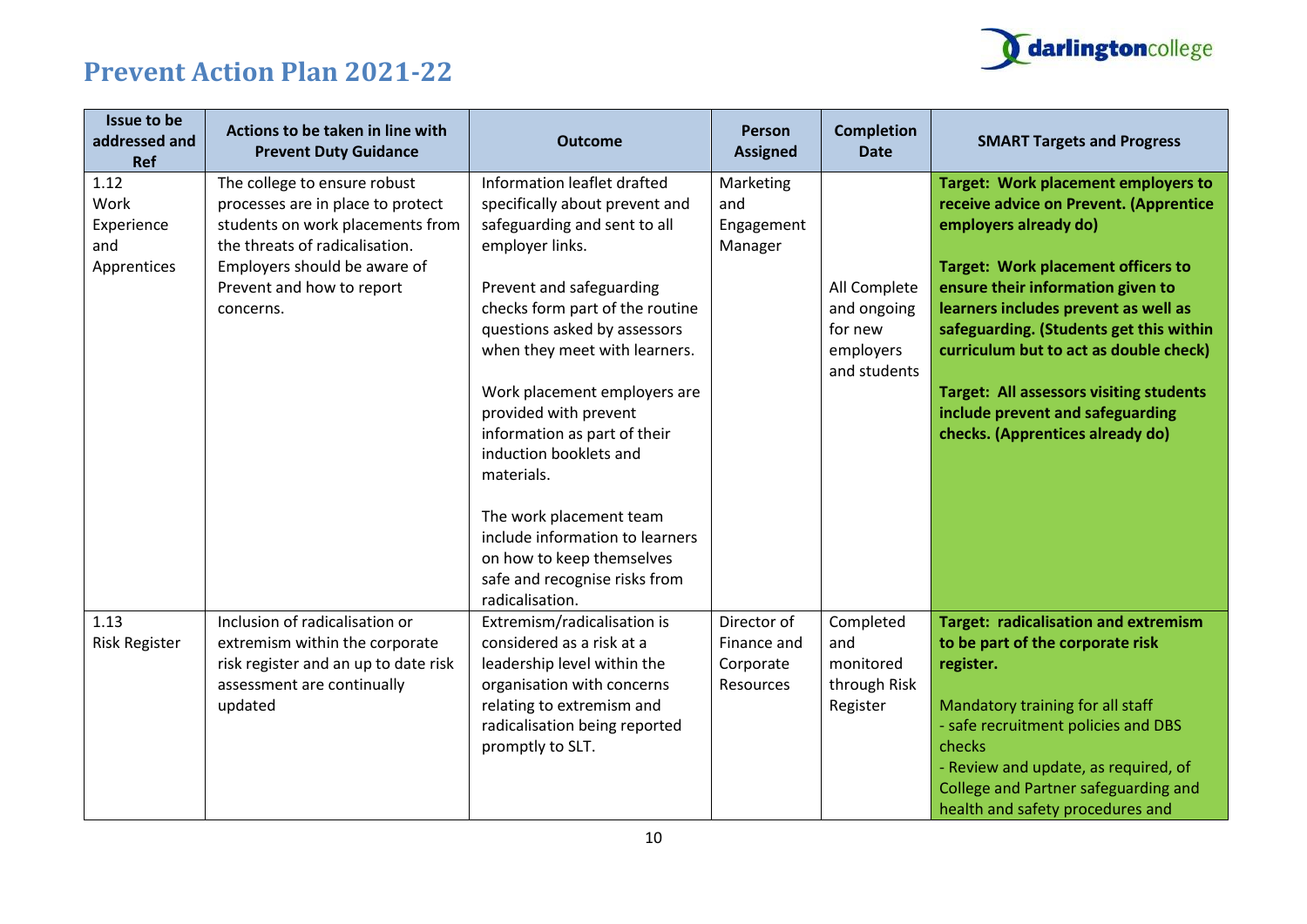

| Issue to be<br>addressed and<br><b>Ref</b> | Actions to be taken in line with<br><b>Prevent Duty Guidance</b>                                                                                                                             | <b>Outcome</b>                                                                                                            | <b>Person</b><br><b>Assigned</b> | <b>Completion</b><br><b>Date</b>                                                                               | <b>SMART Targets and Progress</b>                                                                                                                                                                                                                                                                                                                                                                                                                                                                                                                                                                                                                                                                                                                                                                                                                                                                                             |
|--------------------------------------------|----------------------------------------------------------------------------------------------------------------------------------------------------------------------------------------------|---------------------------------------------------------------------------------------------------------------------------|----------------------------------|----------------------------------------------------------------------------------------------------------------|-------------------------------------------------------------------------------------------------------------------------------------------------------------------------------------------------------------------------------------------------------------------------------------------------------------------------------------------------------------------------------------------------------------------------------------------------------------------------------------------------------------------------------------------------------------------------------------------------------------------------------------------------------------------------------------------------------------------------------------------------------------------------------------------------------------------------------------------------------------------------------------------------------------------------------|
| 1.14<br>Safeguarding<br>Policy             | All staff continue to monitor and<br>raise concerns of students at risk<br>to the safeguarding team.<br>All staff trained on the staff code<br>of conduct and safeguarding<br>annual update. | Sharing of concerns about<br>students at risk relating to<br>extremism or radicalisation are<br>co-ordinated effectively. | All staff                        | Complete<br>and<br>monitored<br>regularly to<br>ensure all<br>staff receive<br>training in<br>timely<br>manner | practices.<br>proactive H&S programme of checks<br>and reviews<br>- CPD re high expectations of staff and<br>students<br>- Wider ongoing awareness raising re<br>safe use of internet, equality and<br>diversity, British Values built into all<br>curriculum with an annual programme<br>of events and activities, bulletins and<br>newsletters<br>- designation of experienced leads for<br>all issues with regular in depth training,<br>including governor leads<br>- maintaining excellent links with LA,<br>outside agencies and LSCB<br>- excellent contingency and disaster<br>recovery planning especially in IT and<br><b>Estates</b><br>All staff receive initial Prevent training<br>and safeguarding training which is<br>refreshed every 3 years.<br>Staff induction covers staff code of<br>conduct.<br>Safeguarding bulletins issued 3 times a<br>year to update staff on safeguarding<br>and prevent issues. |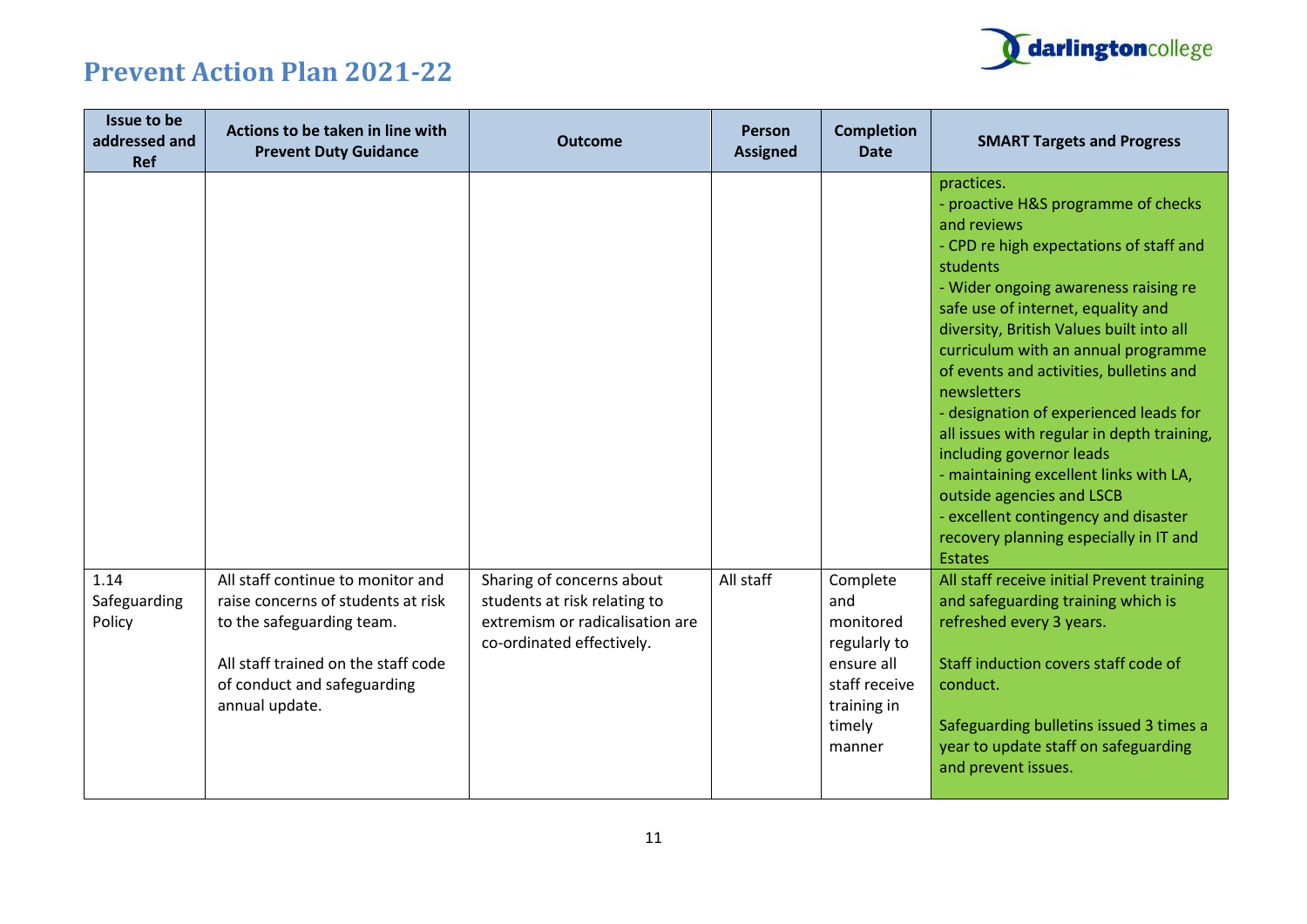

| Issue to be<br>addressed and<br><b>Ref</b> | Actions to be taken in line with<br><b>Prevent Duty Guidance</b>                                                                                                                                                                                                                                                                                                                                            | <b>Outcome</b>                                                                                                                                                                                                                              | Person<br><b>Assigned</b>                                       | <b>Completion</b><br><b>Date</b>                 | <b>SMART Targets and Progress</b>                                                                                                                                                         |
|--------------------------------------------|-------------------------------------------------------------------------------------------------------------------------------------------------------------------------------------------------------------------------------------------------------------------------------------------------------------------------------------------------------------------------------------------------------------|---------------------------------------------------------------------------------------------------------------------------------------------------------------------------------------------------------------------------------------------|-----------------------------------------------------------------|--------------------------------------------------|-------------------------------------------------------------------------------------------------------------------------------------------------------------------------------------------|
|                                            |                                                                                                                                                                                                                                                                                                                                                                                                             |                                                                                                                                                                                                                                             |                                                                 |                                                  | Safeguarding team deal with any<br>concerns from staff regarding students<br>at risk.                                                                                                     |
| 1.15<br>Partnership<br>with Parents        | Communication with parents to<br>raise awareness of radicalisation<br>and extremism.                                                                                                                                                                                                                                                                                                                        | The college website has a page<br>that will inform parents of<br>safeguarding and prevent<br>procedures in the college as<br>well as how to work in<br>partnership with the college.                                                        | Student<br><b>Services</b><br>Manager                           | Complete                                         | <b>Target: Ensure new website has</b><br>information to parents on safeguarding<br>and prevent.<br>Policy and procedure on website                                                        |
| 1.16<br>Student<br>Resilience              | Include activities within tutorials<br>to enhance student resilience for<br>example, internet safety sessions<br>particularly around the dangers of<br>watching and sharing violent<br>extremist material on line.<br>College tutorial programme to<br>include Prevent.<br>Adult induction/tutorial on<br>Prevent for all adult programmes.<br>A session on Prevent to be<br>delivered to all HE eg online. | All students are aware of the<br>college's commitment to the<br>values and practice of respect<br>tolerance and democratic<br>participation through the<br>college tutorial programme<br>which will include internet<br>safety and Prevent. | Student<br><b>Services</b><br>Manager<br>Progression<br>Coaches | Complete<br>and happens<br>yearly<br>In progress | Internet safety, Prevent and British<br>Values are embedded into the tutorial<br>schedule<br>Target: Prevent to be incorporated in<br>all adult programmes inc HE -<br>potentially online |
| 1.17<br>Incident<br>Management             | The college has a major incident<br>plan in place to manage major<br>incidents.                                                                                                                                                                                                                                                                                                                             | Clear plans for major incidents                                                                                                                                                                                                             | Director of<br>Finance and<br>Resources                         | Complete<br>and<br>monitored                     | The college has a major incident plan in<br>place to manage major incidents.                                                                                                              |
| 1.18<br>Multi-faith<br>room                | Guidelines for use of the multi-<br>faith prayer room to be displayed<br>and implemented.                                                                                                                                                                                                                                                                                                                   | All staff and students to be<br>aware of the multi-prayer room<br>and the rules for its use.                                                                                                                                                | Quality<br>Manager                                              | Complete<br>and<br>monitored                     | Access to prayer and faith facilities is<br>available to all students on an equal<br>basis and the college is aware of and                                                                |